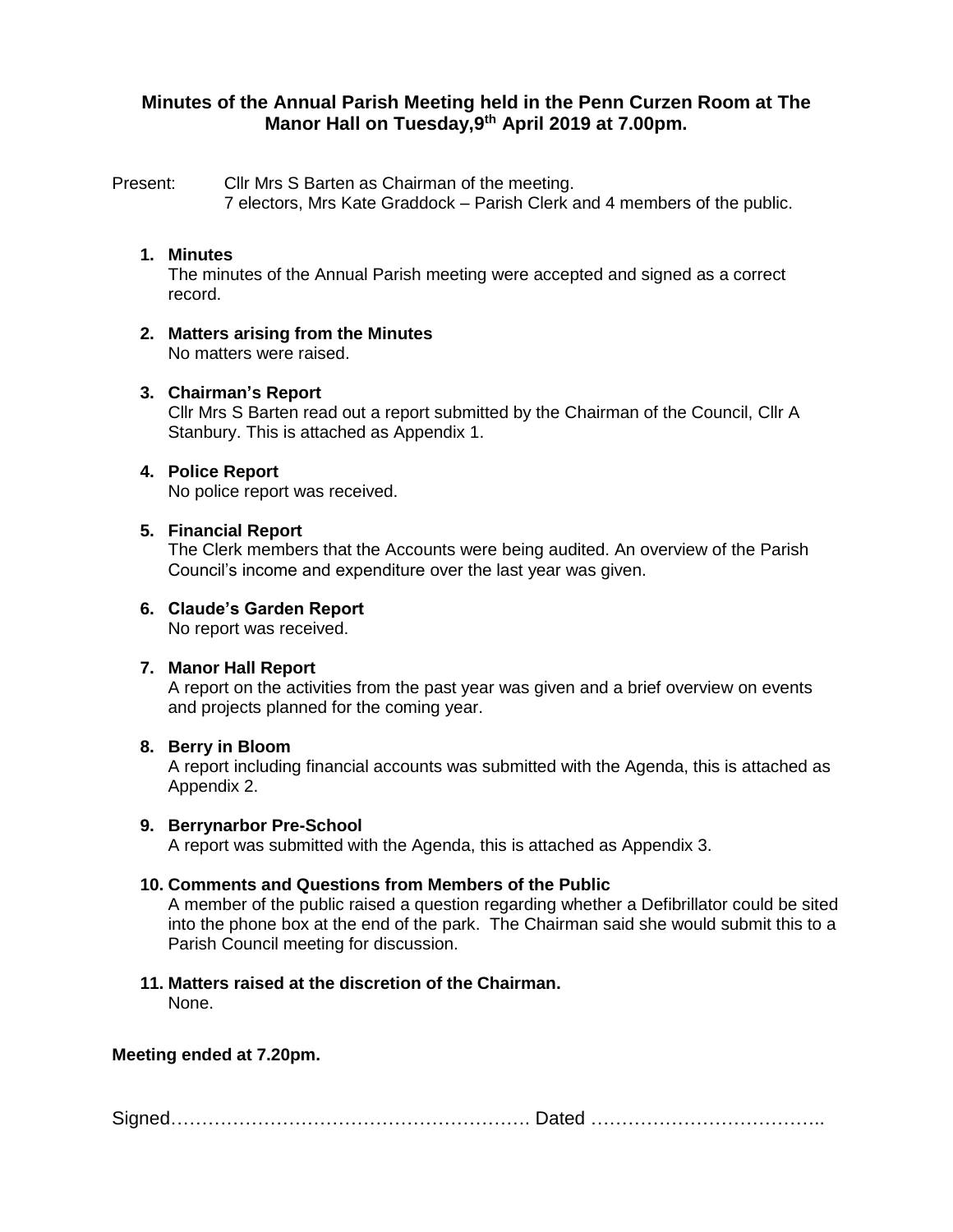# Berrynarbor Parish Council Chair's Report 2019

2018/19 has been another busy year. We started and will finish the year with a full council. In April, we completed the erection of the new wrought iron signs and the creation of the stone planter at the end of Barton Lane. The planter was kindly funded by Mike and Sue Richards. In June, the Council, led by Sian and Julia organised a dog show in the recreation field - to help raise finds towards the running of the Berrynarbor Newsletter. The weather was atrocious but spirits were very high. Thanks to all who helped and in particular, Evette Gubb, who judged the show. There has been much discussion with regard to the opportunity to the owning/leasing of the public toilets. Many meetings have been held with North Devon District Council, led by Adrian Coppin; culminating in a public meeting held in the Manor Hall. With overwhelming support from Parishioners, the Council is taking the next step investigating the feasibility of the proposals in order to safeguard the future of these important facilities for our Parish.

Following the closure of Ye Olde Globe Inn, the Council was able to help safeguard the future of the pub by getting it listed as an "asset of community value". The council provided the Christmas tree and some new festive lighting. This was kindly funded by John Lovering and Evette Gubb District **Councillor Budgets.** 

The council managed to gain a donation from South West Water towards the new fencing project in the recreation field, to prevent children from entering the stream area. The fence has now been installed.

The Council has been working to replace the unsightly bus shelter at the end of Barton Lane on the A399. A grant of £1000 was kindly awarded by County Councillor Andrea Davis towards the project and the shelter has now been erected and improved the image of our beautiful parish.

Many donations have been awarded this year. Beneficiaries include The Berrynarbor Newsletter, Berry in Bloom, Citizens Advice Bureau, The North Devon Records Office and the Poppy Appeal. The council has decided to work towards the "Quality Level of Local Council Award Scheme".

A massive thanks must go to our clerk Victoria, who has worked tirelessly on our behalf, responding to a very high level of correspondence and helping us all with the day to day running of our council. We were all thrilled to hear of her pregnancy and we will miss her during her maternity leave.

Many thanks must also go to our County and District Councillors who bring a great deal of knowledge, experience and advice to us all; as well as some very kind grants awards.

Finally, thankyou to all my fellow Councillors for all your hard work throughout the year.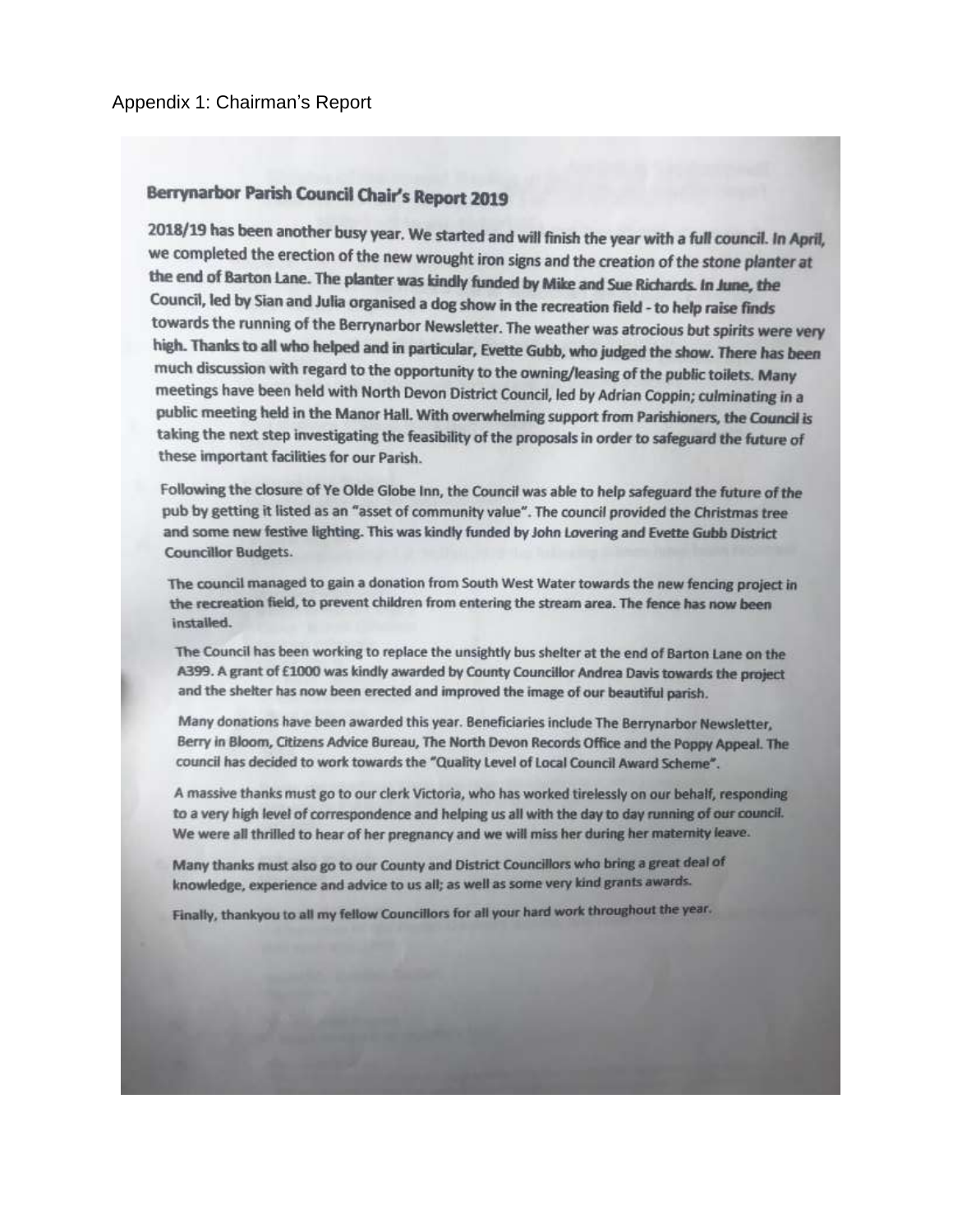# Appendix 2: Berry in Bloom Report

Please find enclosed our Income and expenditure summary for 2018/19. Our expenditure was slightly more than our income but we are in a fairly sound position although the costs rise each year. This year we have plans to replace some of our planters and re-new some of our sustainable planting. We have aleady held a quiz night and supper to raise funds and we are planning a garden party to raise funds in the summer. However we would be grateful if we could be considered once again for a donation from the Parish Council.

Berrynarbor was again fortunate to be awarded a GOLD in the R.H.S. Briton in Bloom competition for 2018. The highest accolade, and in the forthcoming year we will be going for gold again.

The R.H.S. have slightly changed the marking criteria for this coming year. There is to be more emphasis on the environment and community involvement. We are fortunate

to have a good community spirit in the village and live in a beautiful area of the country. Three of us attended a seminar run by the R.H.S. in February where it was suggested that some areas of grass where left unmown. We don't have many grass verges but we wondered if an area could be left unmown in Claude's garden. A bed about 25 X 30 feet surrounded by mown paths where we could encourage/plant wild flowers. They also encouraged putting up bird boxes.

We continue to try to make our village a lovely place to live and appreciate the help and encouragement of the Parish council.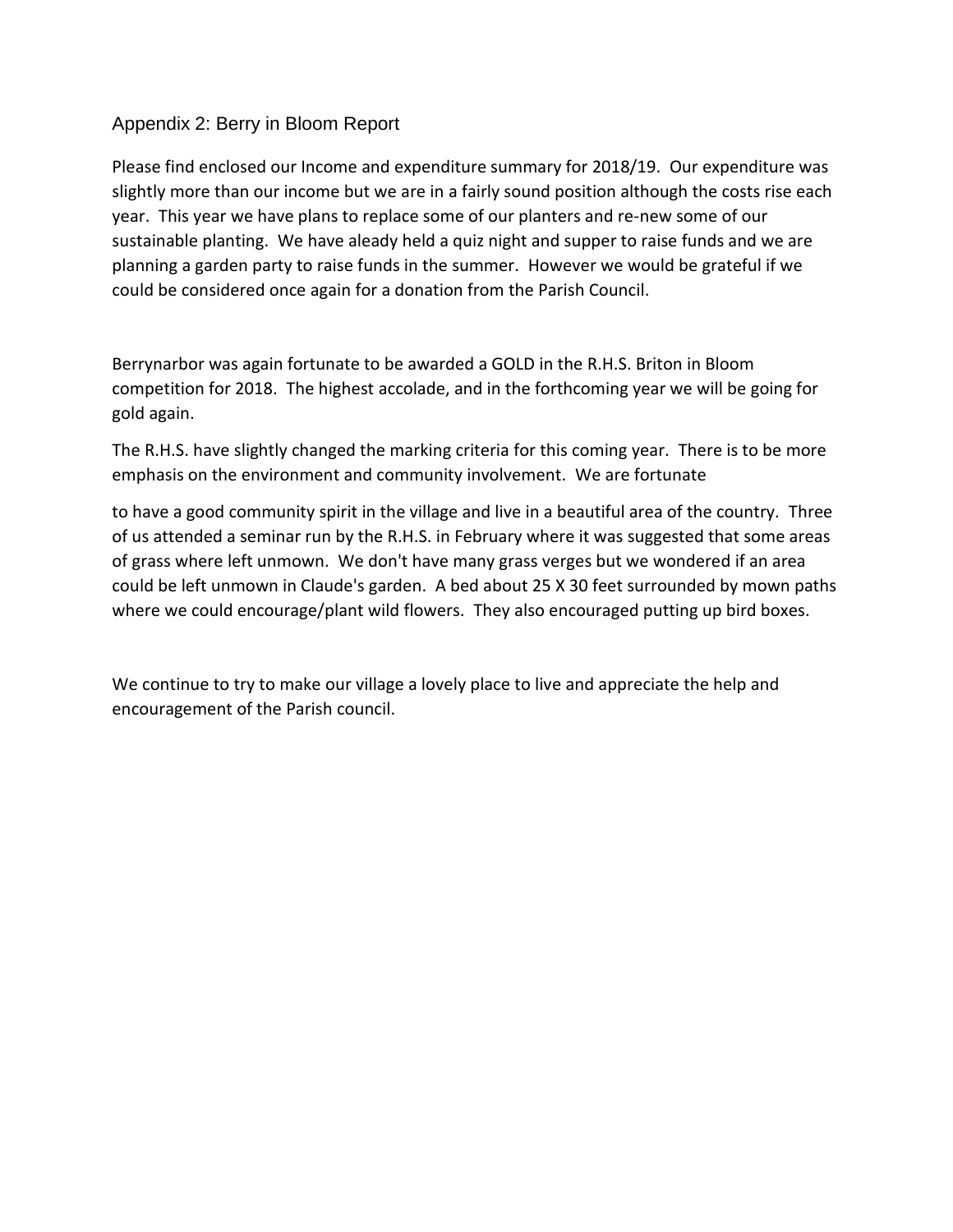# **BERRYNARBOR IN BLOOM INCOME AND EXPENDITURE STATEMENT FOR 2018 - 2019**

 $1<sup>st</sup>$  March 2018 – 28<sup>th</sup> FEBRUARY 2019

| <b>INCOME</b>                                     |                | <b>EXPENDITURE</b>                                            |         |  |
|---------------------------------------------------|----------------|---------------------------------------------------------------|---------|--|
| <b>Balance B/F</b>                                | 3901.59        |                                                               |         |  |
| Quiz Evening Jan 2019                             | 919.00         | Plants - Bulbs - Compost etc                                  | 643.03  |  |
| Parish Council<br>500.00                          |                | Affiliation to RHS Plus Insurance<br>01/02/2019 to 31/01/2020 | 110.00  |  |
| <b>Beaford Arts</b>                               | 580.00         |                                                               |         |  |
| Tea On The Lawn                                   | 428.40         | <b>Streamway Baskets</b>                                      | 435.50  |  |
| <b>Other Donations</b>                            | 28.00          | <b>Litter Pick Signs</b>                                      | 153.00  |  |
|                                                   |                | <b>Jigsaw Plants</b>                                          | 560.00  |  |
|                                                   |                | Tea On The Lawn.                                              | 80.44   |  |
| <b>INCOME TOTAL</b>                               | 2455.40        | Manor Hall fee                                                | 35.00   |  |
|                                                   | 6356.99        | Quiz And Carol Singing 01/19                                  | 240.48  |  |
| <b>TOTAL BALANCE PLUS INCOME</b>                  |                | Hose Pipe                                                     | 52.99   |  |
| <b>EXPENDITURE</b>                                | 3154.20        | Expenses For BBQ                                              | 105.77  |  |
|                                                   |                | <b>Beaford Arts</b>                                           | 156.66  |  |
| <b>BALANCE AS AT FEBRUARY 2018</b>                | 3202.79        | South west in Bloom                                           | 90.00   |  |
| <b>Represented by:</b><br><b>Balance at Bank</b>  | 3058.02        | Entry South West In Bloom                                     | 45.00   |  |
| <b>Float Held By Wendy</b><br><b>Cash in Hand</b> | 144.77<br>0.00 | <b>Litter Pick Costs</b>                                      | 15.10   |  |
| <b>TOTAL</b>                                      | 3202.79        | Planters, Claude's Garden etc.                                | 431.23  |  |
|                                                   |                | <b>EXPENDITURE TOTAL</b>                                      | 3154.20 |  |
|                                                   |                |                                                               |         |  |
|                                                   |                |                                                               |         |  |
|                                                   |                |                                                               |         |  |
|                                                   |                |                                                               |         |  |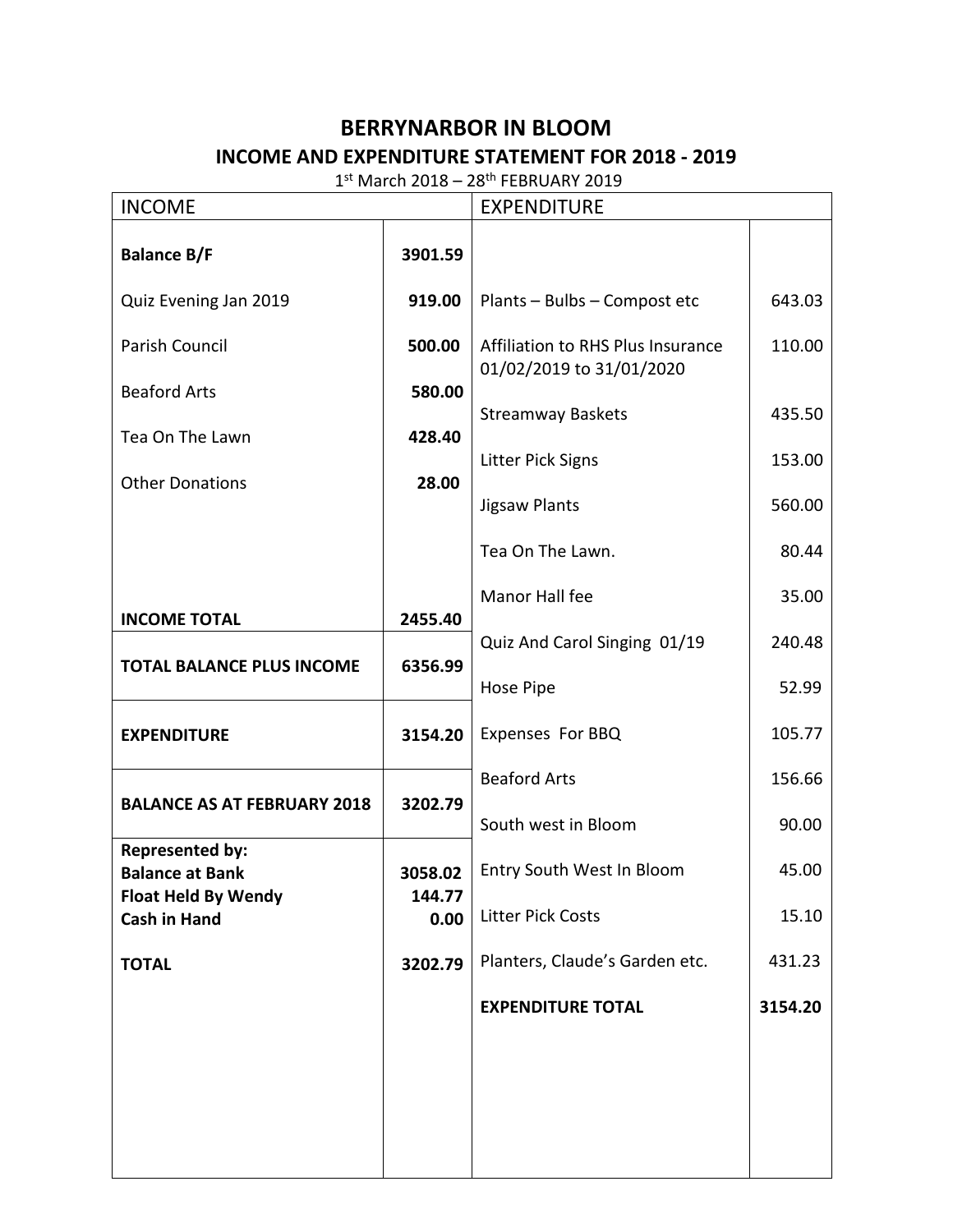# Appendix 3: Berrynarbor Pre-school Report

Dear Mrs Woodhouse

#### **Re: Berrynarbor Preschool**

Further in the matter of our request for financial help I hereby attach a copy of our original letter and our accounts for 2017-2018.

The accounts do show that we made a loss last year. Although we do foresee this to improve this year due to many settings in the area closing down and our numbers increasing, along with the increase in numbers comes additional increases in running costs. We have now had to take financial control of all of our own cleaning products and paper towels etc as this has been withdrawn by Manor Hall. We feel our setting is a very important part of our community. We are seeing so many settings closing down and struggling in the area we want to ensure that we can offer a stable, safe and educational environment for our children. We are shortly to introduce an increase in fees to bring us in line with other settings, this will also help us to reduce any losses. Fundraising events have proved very successful so far this year receiving some great support from parents and local people.

We are very blessed to receive very generous gifts of toys and equipment for the children from the parents and local people in the community. Therefore, we are privileged to not be in real need of any equipment. We strive to hold successful fundraising events and we increased the funds raised from £513.73 in 2016-2017 to £1,676.42 in 2017-2018. We are proud of the parents and families and our community for supporting us in achieving this.

This has been a big year of growth for us as a Pre-school and we hope to continue to serve the community in the best possible way by providing our service to families. We hope you can help us to keep our Preschool open as we feel it would be such a shame to lose it.

Kind regards

Mrs Tina L Barbeary

**Treasurer**

**Berrynarbor Preschool**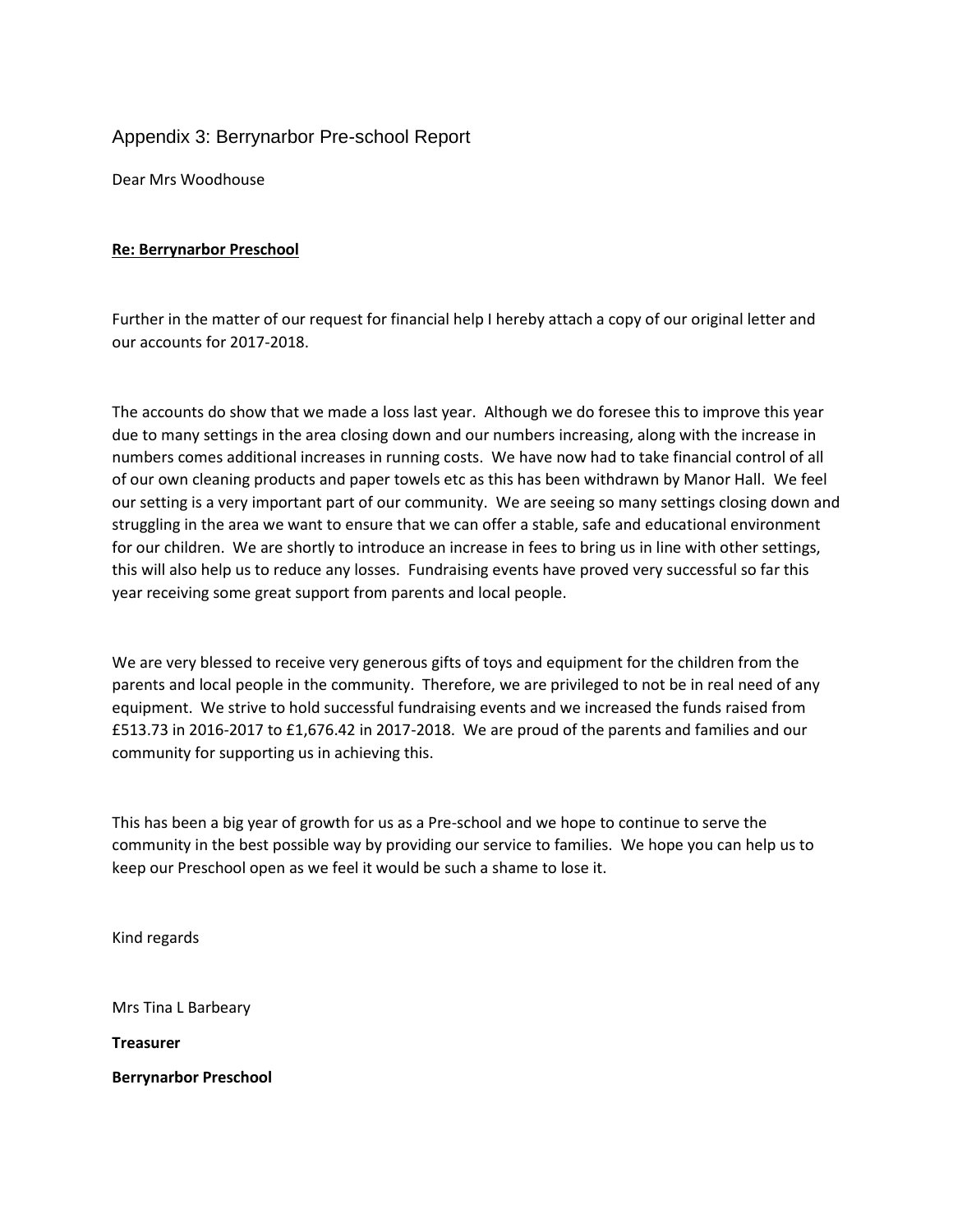

Berrynarbor Pre-school Manor Hall Berrynarbor

EX34 9SF

Tel: 07932 851052 Email: preschoolberrynarbor@gmail.com

8th October 2018 **TO: Berrynarbor Parish Council** Dear Berrynarbor Parish Councillors

Re: Berrynarbor Pre-school

We would like to ask for a donation from the Berrynarbor Parish Council towards our increased running costs of the Berrynarbor Pre-school. We are run as a Charity under no. 1031351.

Due to changes to our arrangement with the Manor Hall, we will now incur additional running costs to purchase our own paper towels, toilet paper, cleaning products, gloves and hand soap for the Preschool. The Pre-school has grown considerably this year as we continue to support parents and families in the community by offering a safe, nurturing environment for children 2-5 years old within the Berrynarbor and surrounding area.

The following items are new costs we will incur this year which we would ask for any possible help with from the Parish council.

| Paper towels @ £17 per box (approx 10 boxes required per year)     | £170.00  |
|--------------------------------------------------------------------|----------|
| Toilet Paper @ 90p per 4 (40 x required for the year)              | £.36.00  |
| Cleaning products to clean our Pre-school approx cost for year     | £. 90.00 |
| Protective gloves @ £5 per box (approx 15 boxes required per year) | £ 75.00  |
| Hand soap @ £8 (3 containers required per year)                    | £ 24.00  |
| Paper towel dispensers (one off cost) 2 x £15 each                 | £ 30.00  |
| Soap dispensers (one off cost) 4 x £16 each                        | £ 64.00  |
|                                                                    | £489.00  |

We would also ask if you could please help us to replace our garden blackboards that the children enjoy using on a daily basis. These are in need of replacement with marine ply to ensure they are long lasting. The approximate cost of this would be £90.00 to obtain the replacement board.

As our Pre-school is growing we are in need of more resources to be able to provide our children with a broad range of stimulating activities and would therefore ask if you would be able to contribute any amount towards our recent stationery order consisting of paints, glue, paper and card of £190.85. Any contribution you would be able to provide towards the above costs, totalling £769.85, would be extremely appreciated by the Preschool and parents of the children who gain such a benefit from being able to attend a local setting where children can go prior to school to prepare for their eventual move on to school by taking part in a broad range of learning activities in a safe and nurturing environment. Please do not hesitate to get in touch if you would like any more information or have any questions regarding any of the above.

Thank you for your kind consideration. Yours sincerely Mrs Tina Barbeary **Treasurer**